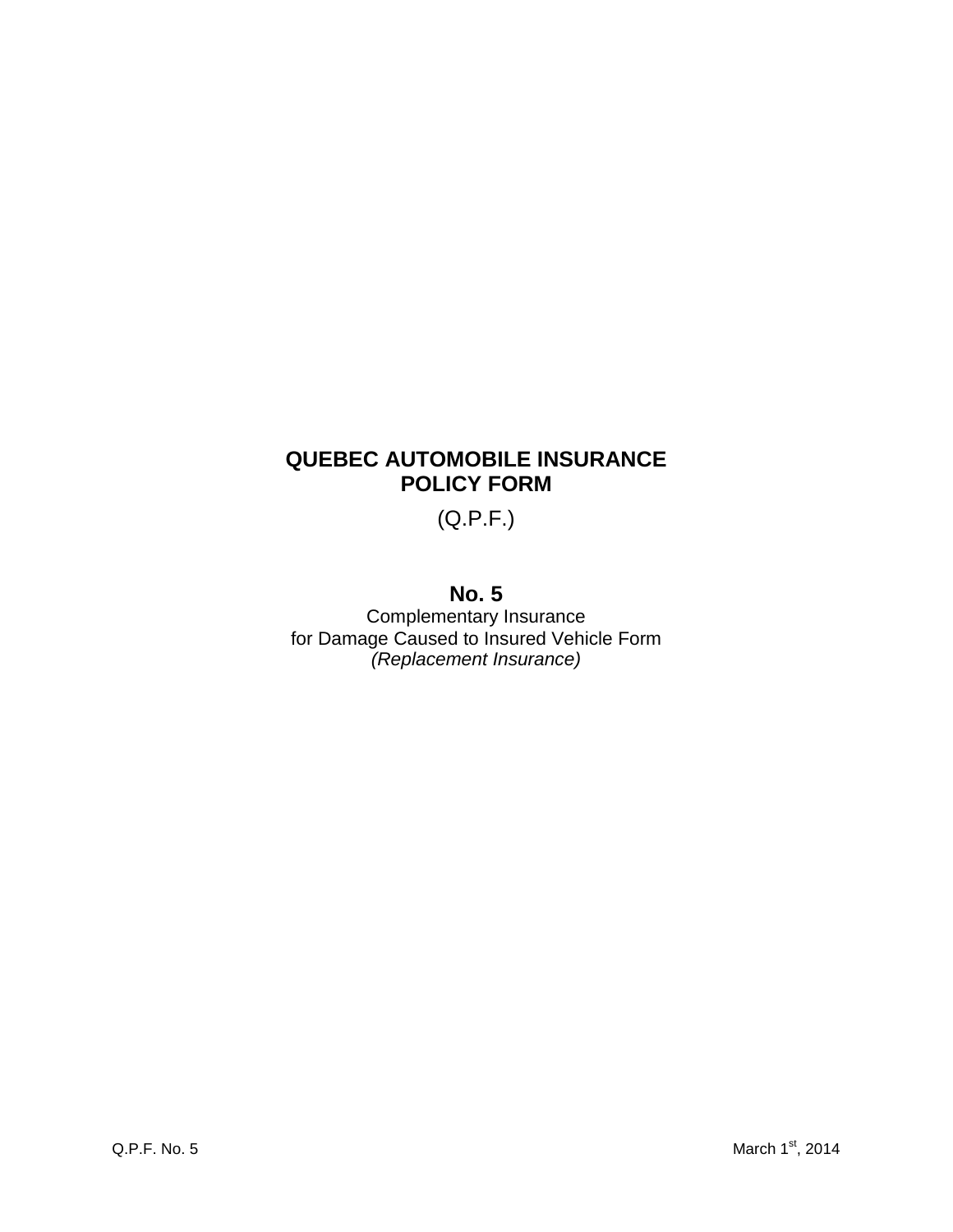#### **Table of contents**

| 1.        |                                                                       |  |  |  |  |  |  |
|-----------|-----------------------------------------------------------------------|--|--|--|--|--|--|
| 2.        |                                                                       |  |  |  |  |  |  |
|           |                                                                       |  |  |  |  |  |  |
|           |                                                                       |  |  |  |  |  |  |
| 1.        |                                                                       |  |  |  |  |  |  |
| 1.1       |                                                                       |  |  |  |  |  |  |
| 1.2       |                                                                       |  |  |  |  |  |  |
| 2.        |                                                                       |  |  |  |  |  |  |
| 3.        |                                                                       |  |  |  |  |  |  |
| 3.1       |                                                                       |  |  |  |  |  |  |
| 3.2       |                                                                       |  |  |  |  |  |  |
| 4.        |                                                                       |  |  |  |  |  |  |
| 4.1       |                                                                       |  |  |  |  |  |  |
| 4.2       |                                                                       |  |  |  |  |  |  |
| 4.3       |                                                                       |  |  |  |  |  |  |
|           |                                                                       |  |  |  |  |  |  |
|           |                                                                       |  |  |  |  |  |  |
| 1.        |                                                                       |  |  |  |  |  |  |
| 2.        |                                                                       |  |  |  |  |  |  |
| 3.        |                                                                       |  |  |  |  |  |  |
|           |                                                                       |  |  |  |  |  |  |
|           |                                                                       |  |  |  |  |  |  |
| 1.        |                                                                       |  |  |  |  |  |  |
| 1.1       |                                                                       |  |  |  |  |  |  |
| 1.2       |                                                                       |  |  |  |  |  |  |
| 1.3<br>2. |                                                                       |  |  |  |  |  |  |
| 3.        |                                                                       |  |  |  |  |  |  |
| 3.1       |                                                                       |  |  |  |  |  |  |
| 3.2       |                                                                       |  |  |  |  |  |  |
| 4.        |                                                                       |  |  |  |  |  |  |
| 4.1       |                                                                       |  |  |  |  |  |  |
| 4.2       |                                                                       |  |  |  |  |  |  |
| 4.3       |                                                                       |  |  |  |  |  |  |
|           |                                                                       |  |  |  |  |  |  |
|           |                                                                       |  |  |  |  |  |  |
|           |                                                                       |  |  |  |  |  |  |
|           |                                                                       |  |  |  |  |  |  |
|           |                                                                       |  |  |  |  |  |  |
|           |                                                                       |  |  |  |  |  |  |
| 1.        |                                                                       |  |  |  |  |  |  |
| 2.        |                                                                       |  |  |  |  |  |  |
| 3.        |                                                                       |  |  |  |  |  |  |
| 4.        | CANCELLATION OF INSURANCE CONTRACT (ENDING OF INSURANCE CONTRACT)  14 |  |  |  |  |  |  |
| 4.1       |                                                                       |  |  |  |  |  |  |
| 4.2       |                                                                       |  |  |  |  |  |  |
|           |                                                                       |  |  |  |  |  |  |
|           |                                                                       |  |  |  |  |  |  |
|           |                                                                       |  |  |  |  |  |  |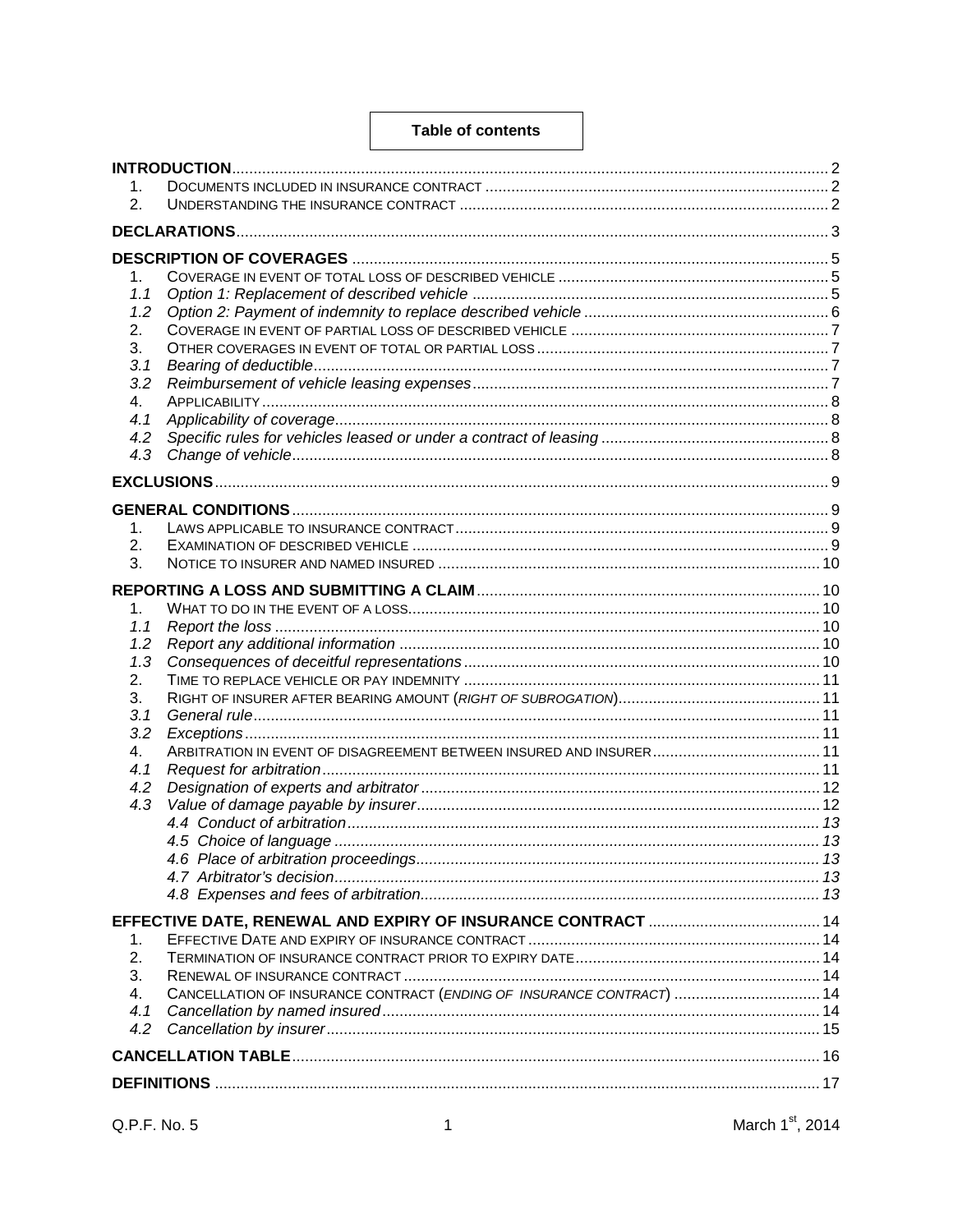## <span id="page-2-0"></span>**INTRODUCTION**

The following is to provide general explanations concerning the insurance contract to make it easier to understand. These explanations must not be used to create any right or coverage.

In case of any ambiguity or discrepancy between the introduction and the laws applicable to the insurance contract, the terms of the laws will prevail.

## <span id="page-2-1"></span>1. DOCUMENTS INCLUDED IN INSURANCE CONTRACT

The following documents form part of the insurance contract:

This document, i. e., the "Quebec Automobile Insurance Policy Form  $(Q.P.F.)$  No.  $5 -$ *Complementary Insurance for Damage Caused to Insured Vehicle Form (Replacement Insurance)*," a standard document approved by the Autorité des marchés financiers.

Note that the "*Declarations*" section of this insurance policy contains information specific to the **named insured**.

 **Endorsement** (Q.E.F.) No. 5-25 entitled "*Changes to the Declarations*", if named in Item 4, "*Declarations*."

## <span id="page-2-2"></span>2. UNDERSTANDING THE INSURANCE CONTRACT

Coverage under the insurance contract is limited to complementing coverage under Section B of the **primary insurance contract**, unless otherwise indicated in the contract.

Below is useful information to help understand the insurance contract:

- Refer to the "*Table of Contents*" to see how the insurance contract is structured and to locate specific information.
- Words and expressions in bold throughout this document and in the **endorsement** are explained in the "*Definitions*" section.
- The insurance contract should be read as a whole. Consequently, clauses should be interpreted as they relate to each other and considering the entire insurance contract.
- Words in the singular include the plural.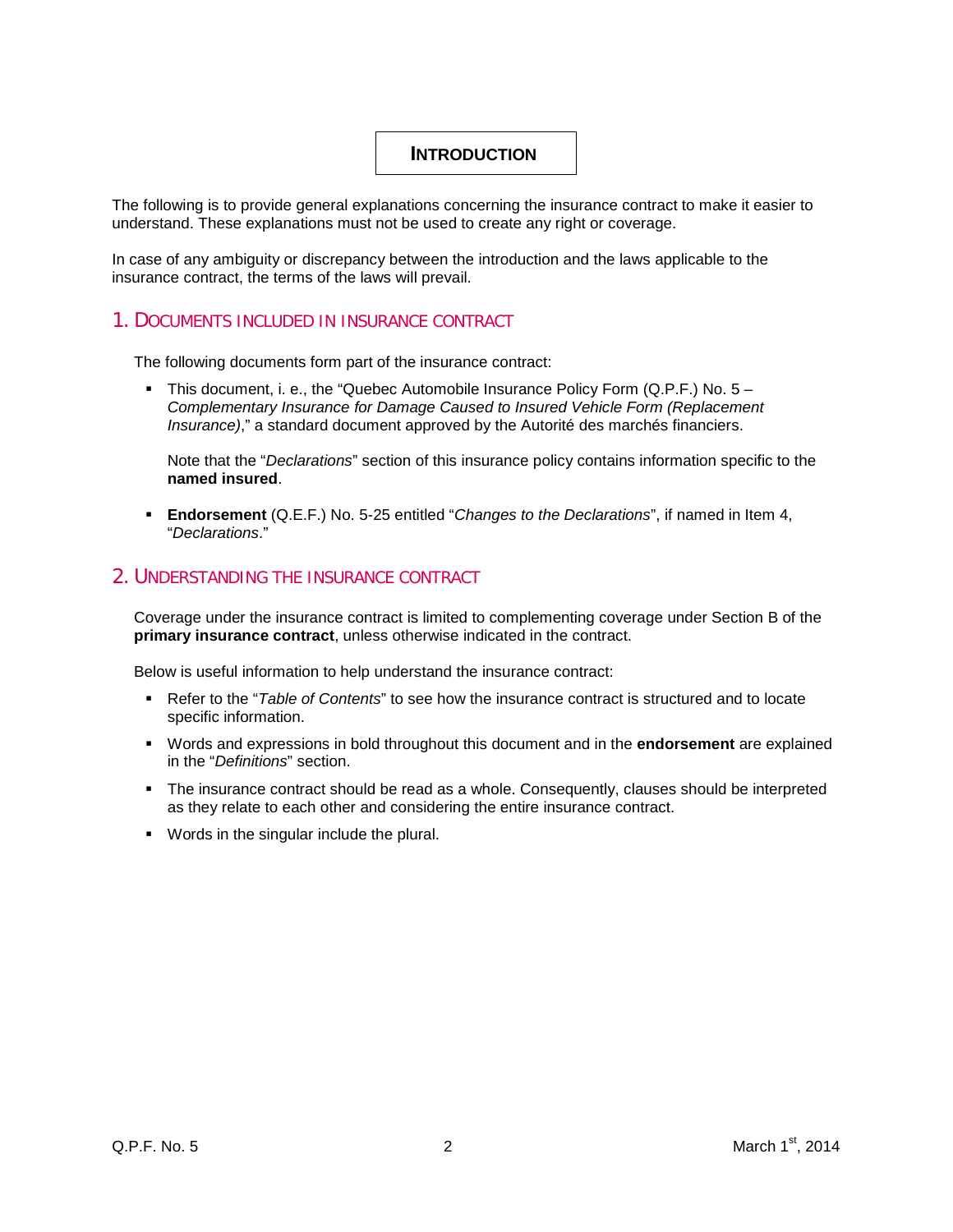## <span id="page-3-0"></span>**DECLARATIONS**

## ITEM 1

Name and address of the **named insured:**

The **described vehicle** is and will be chiefly used, stored and parked in the town/city and province shown in Item 1. If not, the **named insured** must so declare.

## ITEM<sub>2</sub>

Contract period:

From \_\_\_\_\_\_\_\_\_\_\_\_\_\_\_\_\* to \_\_\_\_\_\_\_\_\_\_\_\_\_\_\_\* exclusively.

\*at 12:01 A.M. standard time at the address of the **named insured**.

## ITEM 3

Particulars of the **described vehicle**:

| Year         | <b>MAKE</b> | <b>MODEL</b>              | <b>IDENTIFICATION</b><br><b>NUMBER</b> | <b>DATE</b><br><b>PURCHASED OR</b><br><b>LEASED</b> | <b>VEHICLE STATUS</b><br>(new,<br>demonstrator or<br>used) | <b>PURCHASE</b><br><b>PRICE</b> |
|--------------|-------------|---------------------------|----------------------------------------|-----------------------------------------------------|------------------------------------------------------------|---------------------------------|
|              |             |                           |                                        |                                                     |                                                            | Ψ                               |
| l Purchase □ |             | Long-term lease $\square$ |                                        | Contract of leasing $\Box$                          |                                                            |                                 |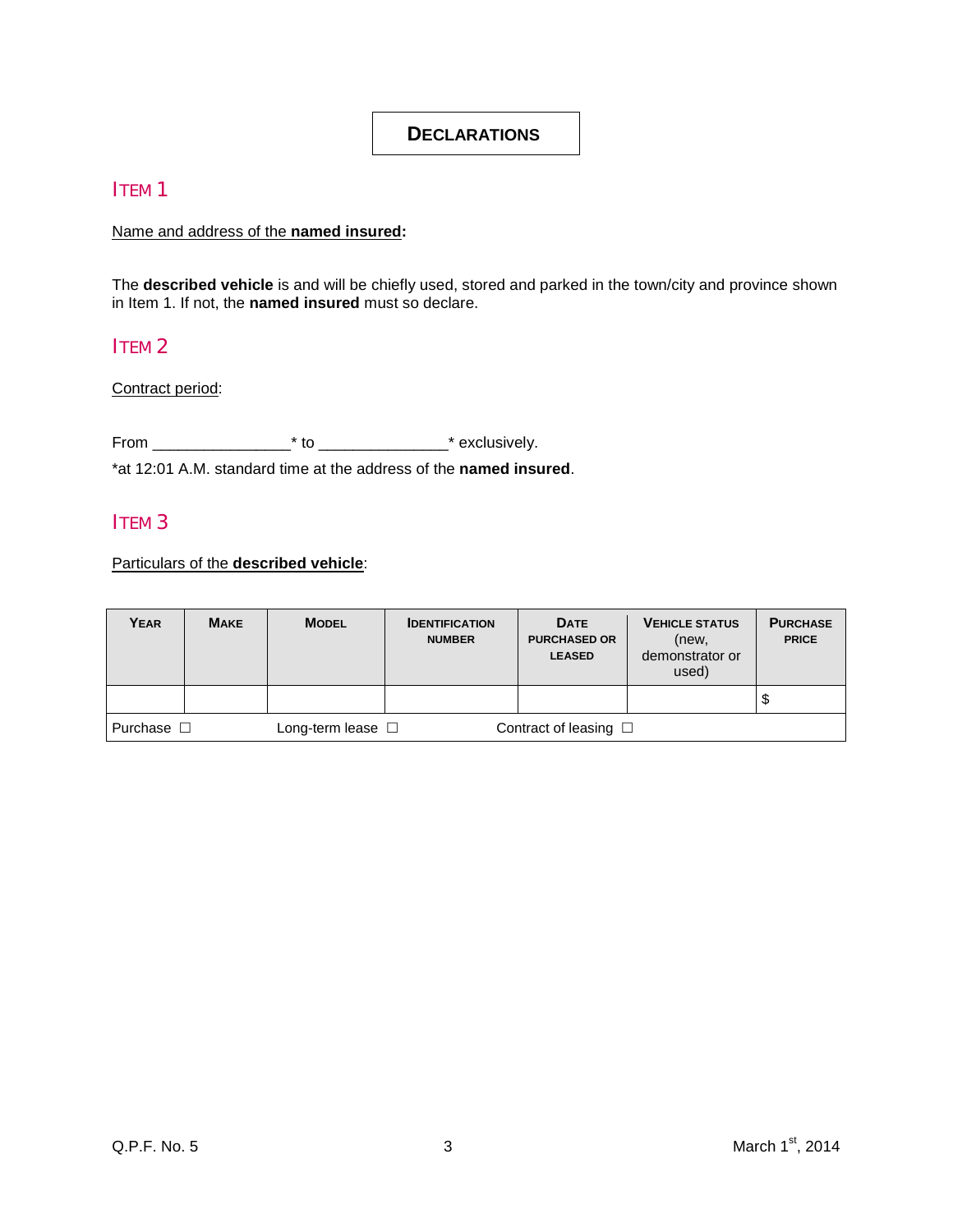## ITEM 4

The insurance contract covers the same perils as those covered by Section B of the **primary insurance contract**.

Only the option for which an **insurance premium** is shown in the table below will apply, subject to the conditions set out in the insurance contract:

| <b>DESCRIBED VEHICLE</b>                                                |   | <b>INSURANCE PREMIUM</b>                                                               |  |  |  |  |  |
|-------------------------------------------------------------------------|---|----------------------------------------------------------------------------------------|--|--|--|--|--|
| <b>NEW VEHICLE</b>                                                      | H | <b>OPTION 1: Vehicle replacement</b><br><b>OPTION 2: Payment of an indemnity</b><br>\$ |  |  |  |  |  |
| <b>DEMONSTRATOR VEHICLE</b><br>with no more than  km<br>on the odometer | П | <b>OPTION 1: Vehicle replacement</b><br><b>OPTION 2: Payment of an indemnity</b>       |  |  |  |  |  |
| <b>USED VEHICLE</b>                                                     |   | <b>OPTION 1: Vehicle replacement</b><br><b>OPTION 2: Payment of an indemnity</b><br>\$ |  |  |  |  |  |
| Due date for payment of insurance premium: __                           |   |                                                                                        |  |  |  |  |  |

## ITEM 5

Important statements for analyzing the risk:

## ITEM 6

Information for the **named insured**:

Name of agent, insurance broker or distributor:

Address of agent, insurance broker or distributor: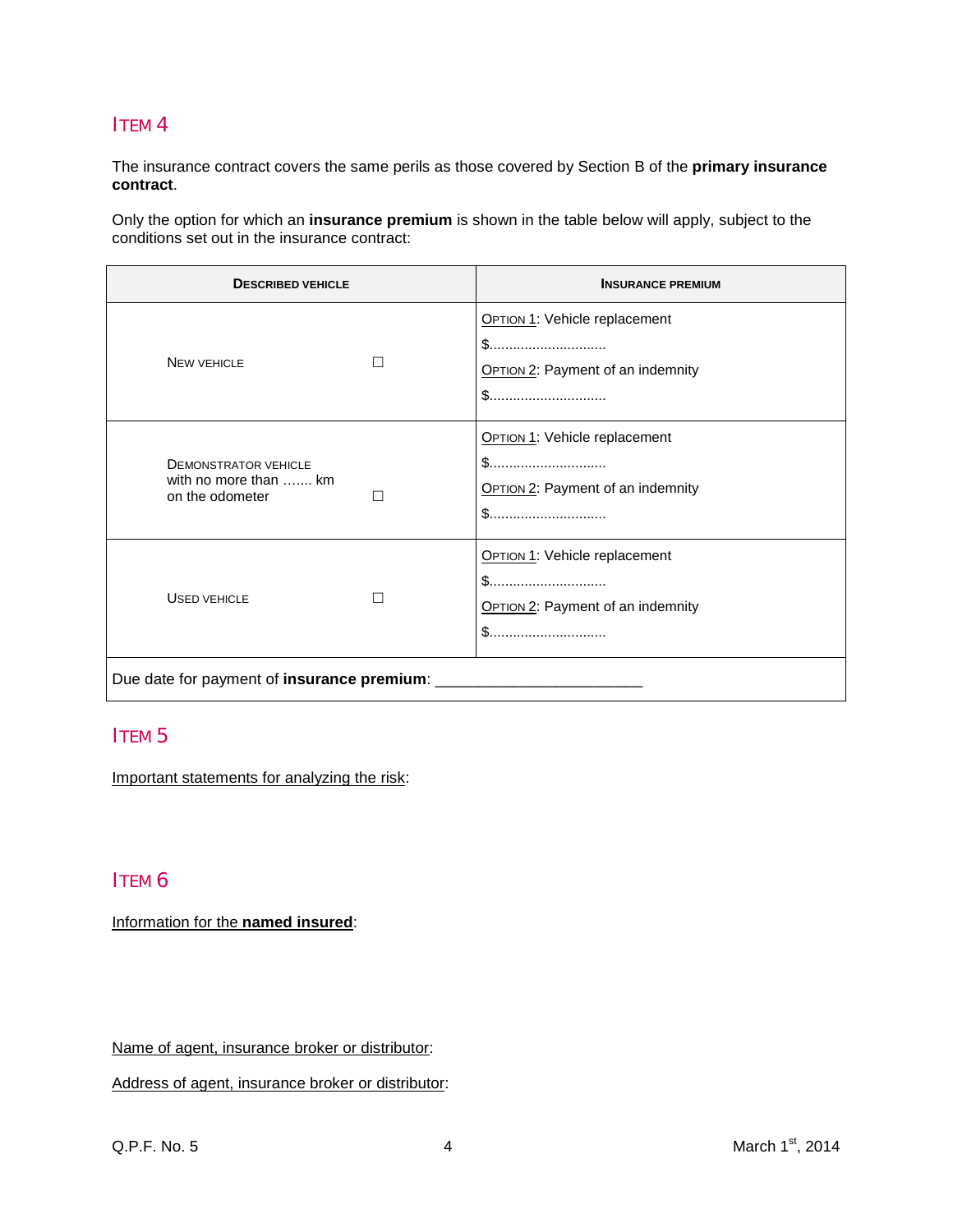## <span id="page-5-0"></span>**DESCRIPTION OF COVERAGES**

The insurance contract covers replacement of the described vehicle in the event of total loss and replacement of damaged parts in the event of partial loss.

Coverage under the insurance contract is limited to complementing coverage under Section B of the **primary insurance contract**, unless otherwise indicated in this contract.

#### <span id="page-5-1"></span>1. COVERAGE IN EVENT OF TOTAL LOSS OF DESCRIBED VEHICLE

In the event of **total loss**, the **insurer** guarantees replacement of the **described vehicle** based on the option selected by the **named insured** upon subscribing to the insurance.

*To determine which option was selected, refer to Item 4, "Declarations" of the insurance contract.*

## <span id="page-5-2"></span>1.1 Option 1: Replacement of described vehicle

| Option 1A                           |
|-------------------------------------|
| New vehicle or demonstrator vehicle |

In the event of **total loss**, where the **described vehicle** is a new vehicle or a demonstrator vehicle, the **insurer** agrees to replace the vehicle with a **replacement vehicle** through the **named dealer**.

The **insurer** then bears the difference between:

- **the value of the replacement vehicle; and**
- the indemnity paid by the **primary insurer**, plus the **deductible** assumed by the **named insured**.

If no **replacement vehicle** is available through the **named dealer,** the **insurer** may select an **equivalent vehicle** from the **named dealer**, in which case the value of that vehicle must be used in the calculation above.

At the request of the **named insured**, the **insurer** may also replace the **described vehicle** with:

- a vehicle of lower value, in which case the value of that vehicle must be used in the calculation above. The **insurer** will not pay the difference between the value of a **replacement vehicle** and that of the lower value vehicle; or
- **a** a vehicle of higher value, in which case the **named insured** must pay any amount over and above the value of a **replacement vehicle**.

Any amount not borne by the **insurer** will be borne by the **named insured**.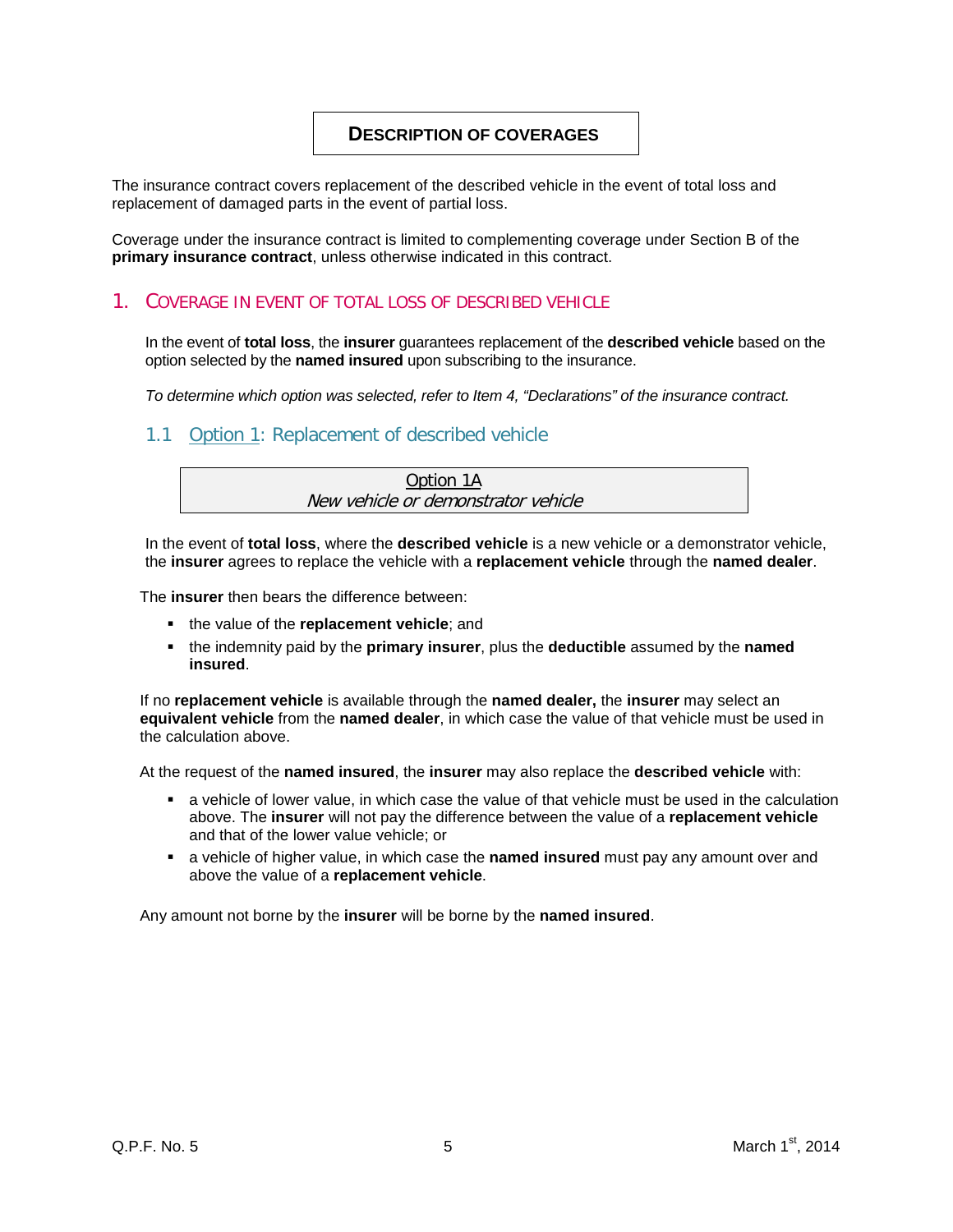#### Option 1B Used vehicle

In the event of **total loss**, where the **described vehicle** is a used vehicle, the **insurer** agrees to replace the vehicle through the **named dealer**.

The **insurer** will then bear the difference between:

- the **marked-up value** of the **described vehicle**; and
- the indemnity paid by the **primary insurer**, plus the **deductible** assumed by the **named insured**.

Any amount not borne by the **insurer** will be borne by the **named insured.**

<span id="page-6-0"></span>1.2 Option 2: Payment of indemnity to replace described vehicle

| Option 2A                           |  |
|-------------------------------------|--|
| New vehicle or demonstrator vehicle |  |

In the event of **total loss**, where the **described vehicle** is a new vehicle or a demonstrator vehicle, the **insurer** agrees to pay an indemnity only when the **named insured** replaces the vehicle with a **replacement vehicle**. Replacement does not need to be made through the **named dealer**.

The **insurer** agrees to pay an indemnity equal to the difference between:

- the value of the **replacement vehicle**; and
- the indemnity paid by the **primary insurer**, plus the **deductible** assumed by the **named insured**.

If no **replacement vehicle** is available**,** the **insurer** may select an **equivalent vehicle**, in which case the value of that vehicle must be used in the calculation above.

The **named insured** may also replace the **described vehicle** with:

- a vehicle of lower value, in which case the value of that vehicle must be used in the calculation above. The **insurer** will not pay the difference between the value of a **replacement vehicle** and that of the lower value vehicle; or
- a vehicle of higher value, in which case the **named insured** must pay any amount over and above the value of a **replacement vehicle**.

Any amount not borne by the **insurer** will be borne by the **named insured**.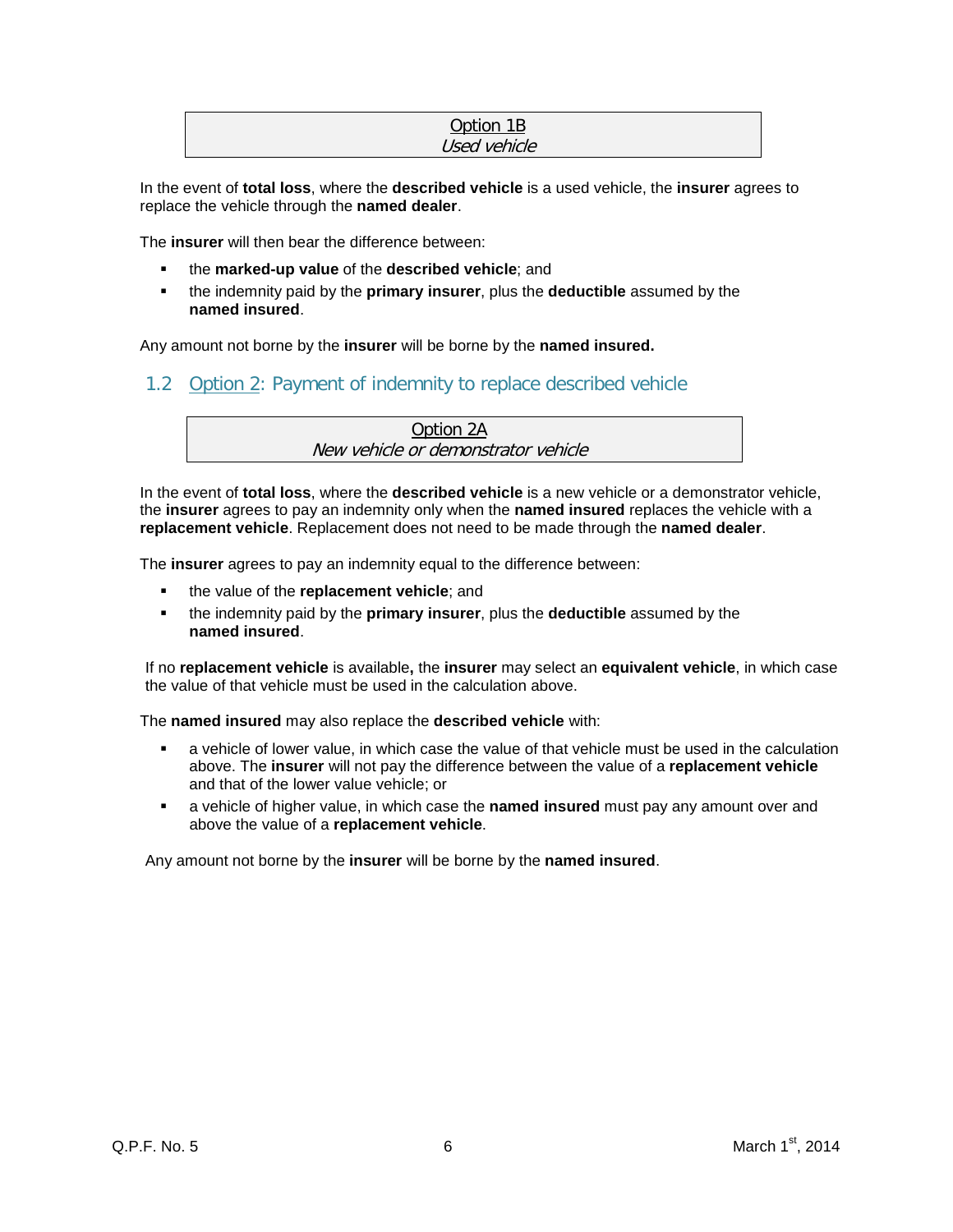#### Option 2B *Used vehicle*

In the event of **total loss**, where the **described vehicle** is a used vehicle, the **insurer** agrees to pay an indemnity only when **the named insured** replaces the vehicle with another vehicle. Replacement does not need to be made through the **named dealer**.

The **insurer** agrees to pay an indemnity equal to the difference between:

- the **marked-up value** of the **described vehicle**; and
- the indemnity paid by the **primary insurer**, plus the **deductible** assumed by the **named insured**.

Any amount not borne by the **insurer** will be borne by the **named insured**.

## <span id="page-7-0"></span>2. COVERAGE IN EVENT OF PARTIAL LOSS OF DESCRIBED VEHICLE

In the event of partial loss, this coverage will apply only if the **described vehicle** is a new vehicle or a demonstrator vehicle.

When damaged parts cannot be repaired and they are replaced with new original equipment manufacturer parts, the **insurer** agrees to bear the difference between:

- the cost of replacing the damaged parts with new original equipment manufacturer parts; and
- **the indemnity paid by the primary insurer** for those parts.

If any new original equipment manufacturer parts are out of stock or no longer manufactured, the liability of the **insurer** will be limited to the latest list price of those parts.

Any amount not borne by the **insurer** will be borne by the **named insured**.

### <span id="page-7-1"></span>3. OTHER COVERAGES IN EVENT OF TOTAL OR PARTIAL LOSS

In the event of **total loss** or partial loss of a new, demonstrator or used vehicle, the following coverages will apply even if the **insurer** had nothing to bear or pay under Options 1 and 2, but provided that the **primary insurer** has paid an indemnity.

## <span id="page-7-2"></span>3.1 Bearing of deductible

The **insurer** bears the **deductible** assumed by the **named insured** under the **primary insurance contract**, up to a maximum of \$\_\_\_\_\_\_\_.

The **named insured** will assume any amount of **deductible** exceeding the above maximum.

#### <span id="page-7-3"></span>3.2 Reimbursement of vehicle leasing expenses

The **insurer** bears any leasing expenses for a vehicle similar to the **described vehicle** when the **named insured** is deprived of his or her vehicle as a result of a covered **loss**.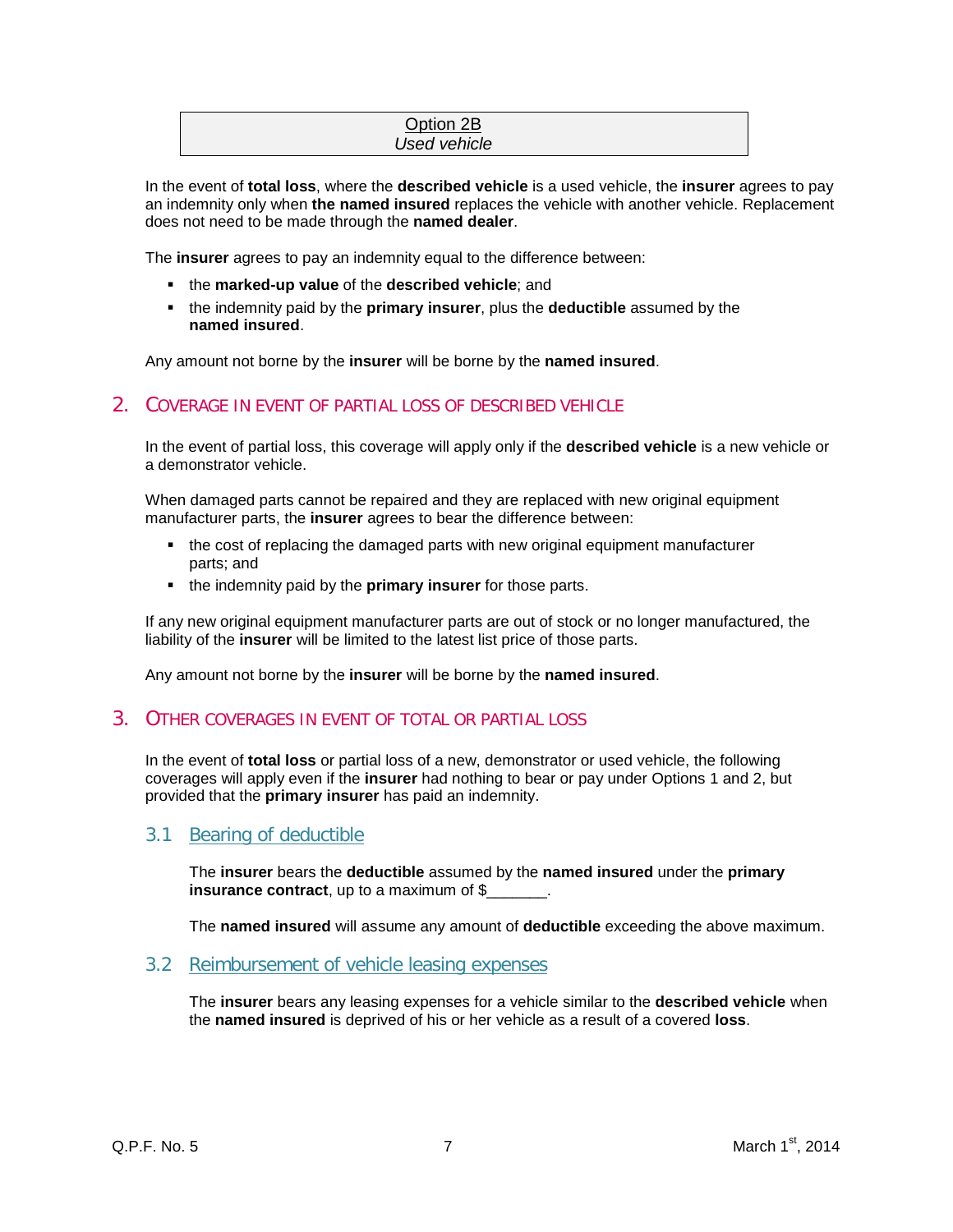These expenses will be reimbursed if the **primary insurer**:

- does not bear the expenses; or
- only bears part of the expenses, in which case only expenses not borne by the **primary insurer** will be reimbursed.

Expenses incurred from the first day of leasing will be reimbursed up to a maximum amount of \$ per day (including taxes) and \$

### <span id="page-8-0"></span>4. APPLICABILITY

## <span id="page-8-1"></span>4.1 Applicability of coverage

In order for coverage under the insurance contract to apply, the following conditions must be met:

- 1. On the date of the **loss**, the **named insured** holds a **primary insurance contract** that covers the **described vehicle**.
- 2. The **primary insurer** has paid an indemnity to the **named insured** who is entitled to benefit from coverage under the insurance contract.
- 3. For Options 2A and 2B, the **named insured** has replaced the **described vehicle** and submitted to the **insurer** a copy of the purchase contract, long-term lease or contract of leasing for the new vehicle so that the **insurer** is able to determine the indemnity to be paid.
- 4. For coverage in the event of partial loss, the **named insured** has replaced the damaged parts and submitted supporting evidence to the **insurer** so that it is able to determine the indemnity to be paid.

#### <span id="page-8-2"></span>4.2 Specific rules for vehicles leased or under a contract of leasing

When the **owner** and a lessee are named in Item 1, "*Declarations*" of the insurance contract, only the lessee is entitled to benefit from coverage under the insurance contract.

### <span id="page-8-3"></span>4.3 Change of vehicle

Coverage under the insurance contract may not be transferred to another vehicle. If the **named insured** changes vehicles, the insurance contract will terminate.

In such instance, the **named insured** will be entitled to a refund, as specified in Article 2, "*Effective date, renewal and expiry of insurance contract*."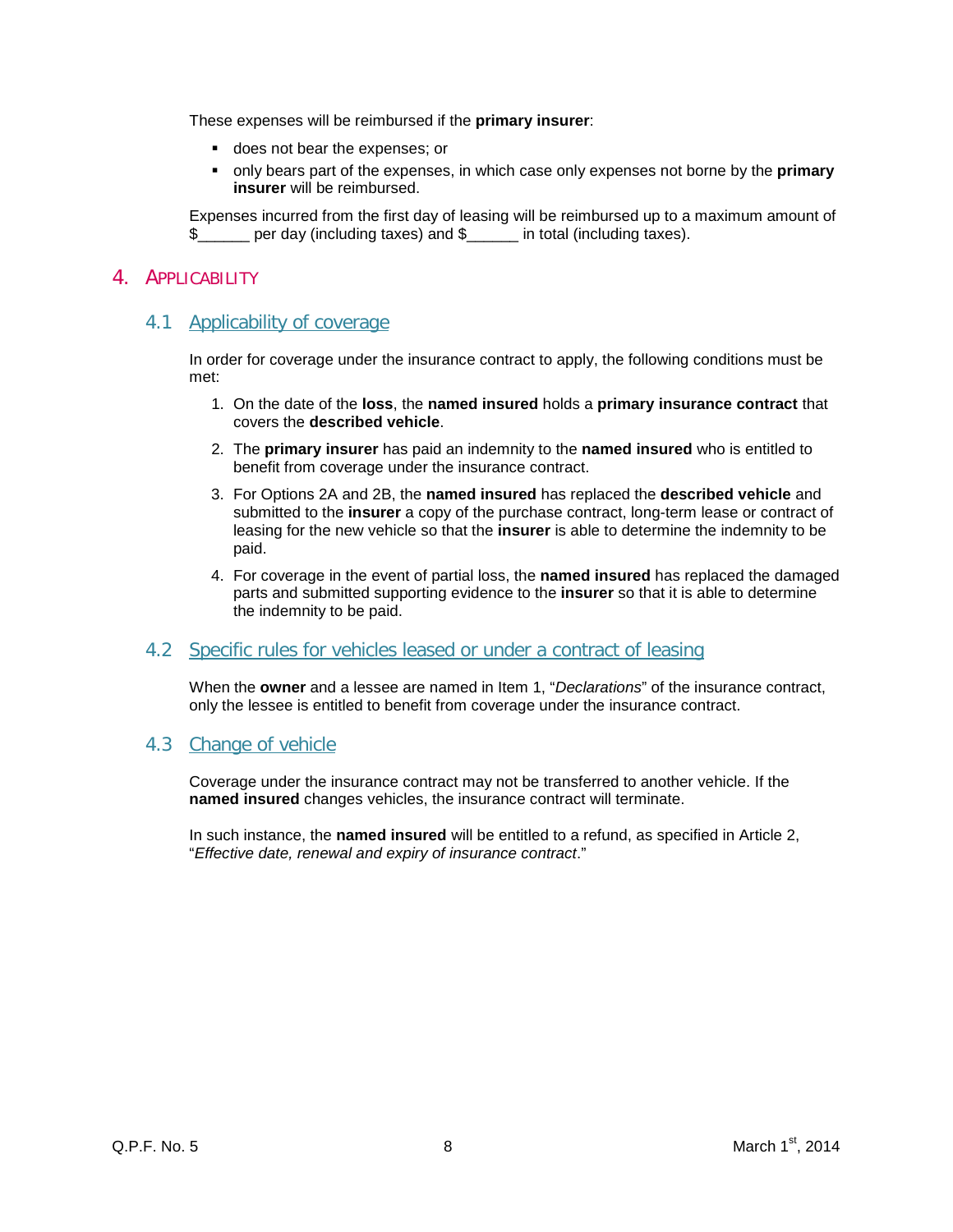## <span id="page-9-0"></span>**EXCLUSIONS**

Unless indicated otherwise in the "*Declarations*" section, the following are excluded from coverage under the insurance contract:

- **•** vehicles used for commercial purposes;
- utility vehicles whose gross vehicle weight exceeds 4,500 kg (10,000 lbs.);
- vehicles used for public service purposes, including:
	- ambulances;
	- buses;
	- driving school vehicles;
	- funeral directors' vehicles;
	- government or municipal service vehicles, including police or fire department;
	- taxicabs.
- equipment and accessories, as well as any other option added to the **described vehicle** by the **named insured**, if they do not appear in the purchase contract, long-term lease or contract of leasing.

The following are also excluded under the insurance contract:

- any claim arising from a **loss** not covered under Section B of the **primary insurance contract**;
- any claim that the **primary insurer** refuses to indemnify for any reason whatsoever; and
- any reduction in indemnity applied by the **primary insurer** for any reason whatsoever.

#### <span id="page-9-1"></span>**GENERAL CONDITIONS**

## <span id="page-9-2"></span>1. LAWS APPLICABLE TO INSURANCE CONTRACT

The insurance contract is governed by the following laws:

- *Civil Code of Quebec*; and
- *Code of Civil Procedure* of Quebec.

Some of the general conditions of the insurance contract are a simplified version of the requirements of the above laws. In case of any ambiguity or discrepancy, the terms of the laws will prevail.

#### <span id="page-9-3"></span>2. EXAMINATION OF DESCRIBED VEHICLE

At any reasonable time, the **insurer** is entitled to examine the **described vehicle** and its equipment and accessories.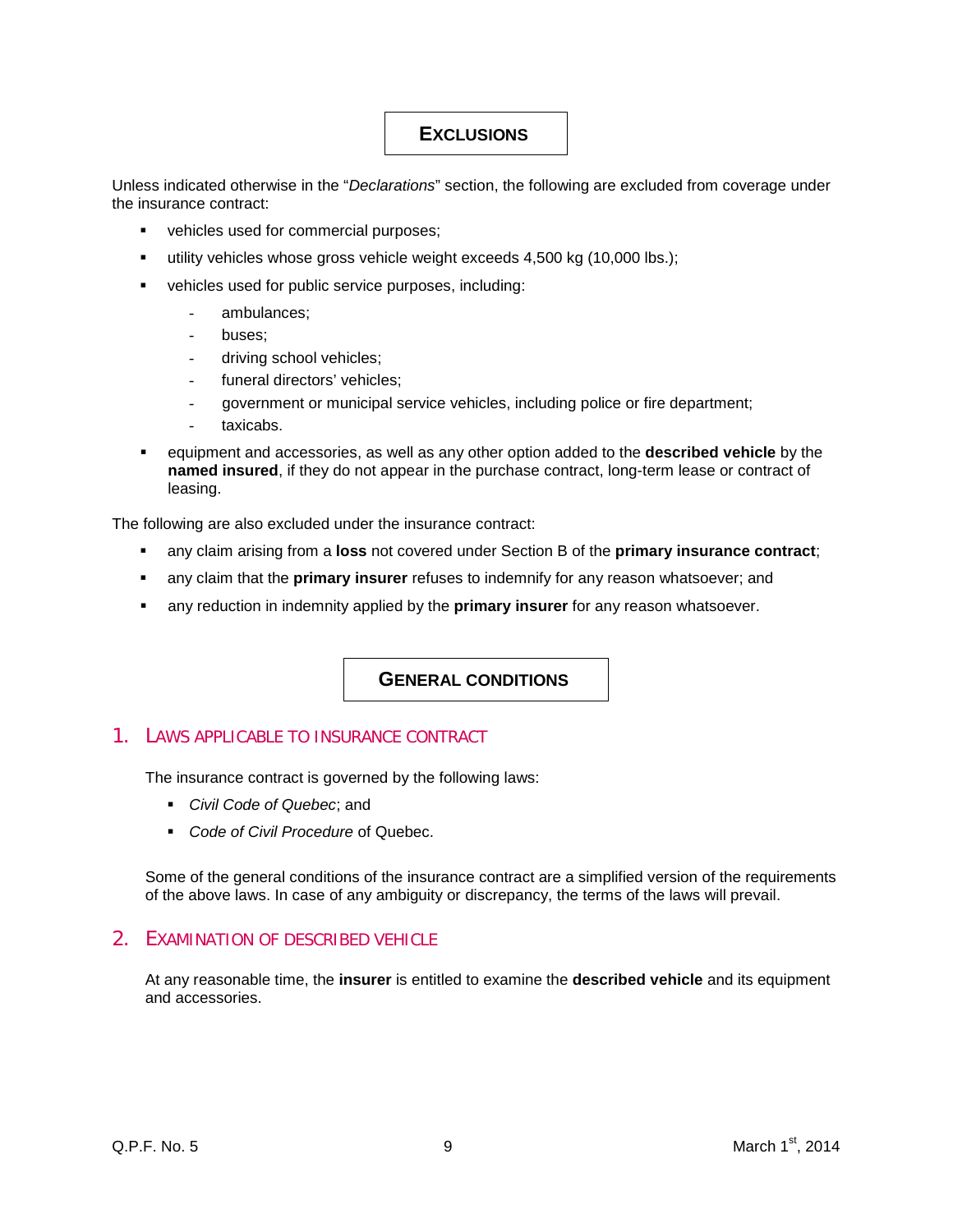### <span id="page-10-0"></span>3. NOTICE TO INSURER AND NAMED INSURED

Any notice to the **insurer** may be sent by any recognized means of communication to the **insurer,** its authorized representative or its distributor.

Any notice to the **named insured** may be delivered personally to the **named insured** or by mail addressed to the last known address of the **name insured**.

## <span id="page-10-1"></span>**REPORTING A LOSS AND SUBMITTING A CLAIM**

#### <span id="page-10-2"></span>1. WHAT TO DO IN THE EVENT OF A LOSS

#### <span id="page-10-3"></span>1.1 Report the loss

As soon as the **named insured** becomes aware of a **loss** that may be covered under the insurance contract, he or she must inform the **insurer**.

Any interested person may also give such notice to the **insurer**.

Failure to fulfill the obligation to report the **loss** will result in the loss of his or her right to indemnity for the **named insured** if such failure causes prejudice to the **insurer**.

#### <span id="page-10-4"></span>1.2 Report any additional information

When so requested by the **insurer**, the **named insured** will be required to inform the **insurer**  as soon as possible of all the circumstances surrounding the **loss**, including:

- the probable cause of the **loss**;
- **the nature and extent of the damage;**
- the location of the **described vehicle** or any other property;
- the rights of any person other than the **named insured**;
- any other insurance contracts that may apply.

The **named insured** must also provide the **insurer** with supporting documents for such information. In addition, the **insurer** may require proof of the indemnity paid by the **primary insurer**. The **named insured** must declare under oath that all of the information provided is true.

If, for any serious reason, the **named insured** is unable to fulfil these obligations as soon as possible, the **named insured** will be entitled to a reasonable time in which to do so.

If the **named insured** fails to fulfil these obligations, any interested person may do so on the **named insured**'s behalf.

#### <span id="page-10-5"></span>1.3 Consequences of deceitful representations

If a person makes a deceitful representation relating to a **loss**, he or she will lose any right to indemnity. The person will lose that right solely with respect to the **damage** caused by the occurrence of the peril to which the deceitful representation relates.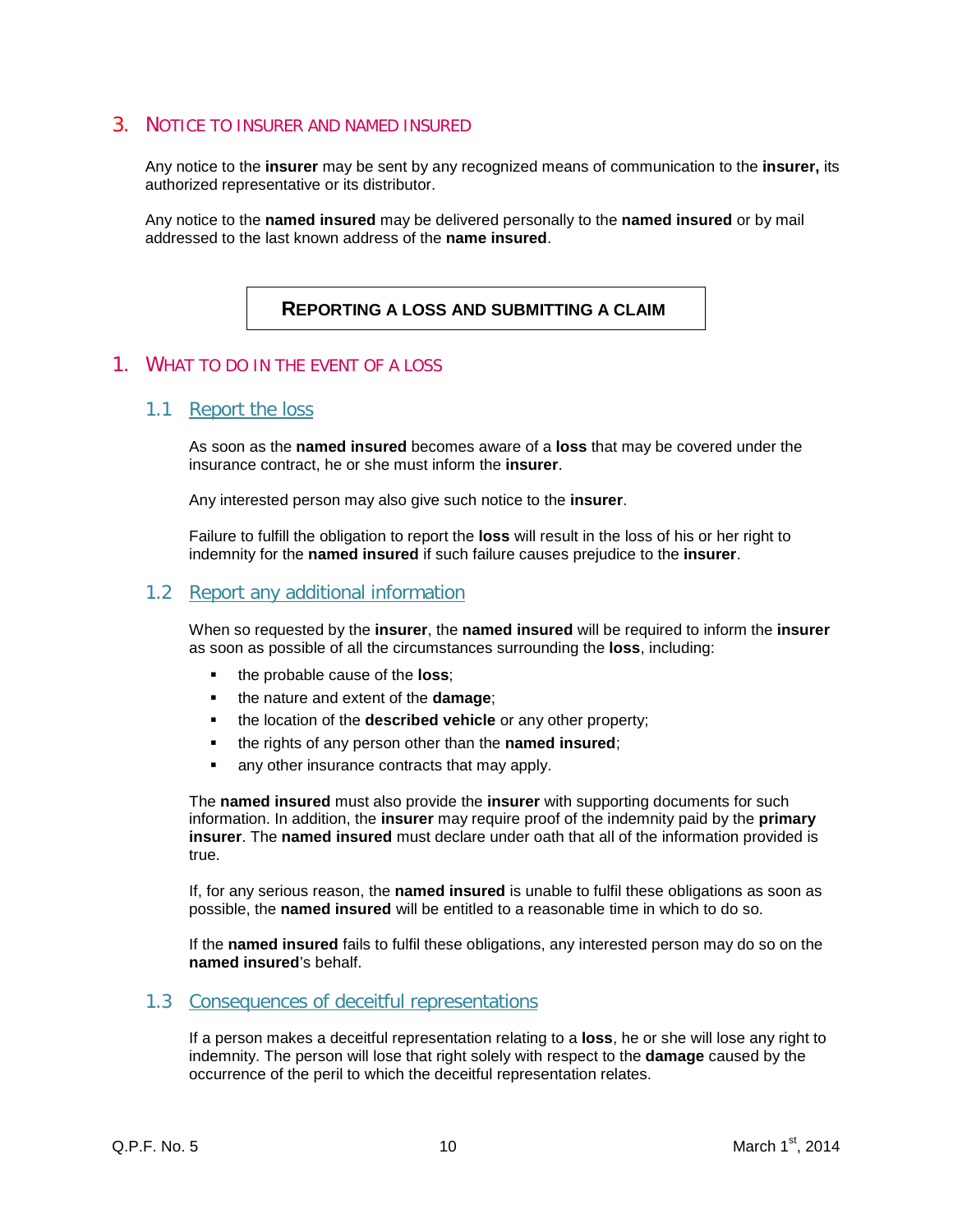However, if the occurrence of the peril caused **damage** both to property for occupational use and to personal property, the person will lose his or her right to indemnity solely with respect to the **damage** caused to the class of property to which the deceitful representation relates.

## <span id="page-11-0"></span>2. TIME TO REPLACE VEHICLE OR PAY INDEMNITY

Depending on the option selected, the **insurer** must pay the indemnity or make available to the **named insured** the vehicle in replacement of the **described vehicle**:

- within 60 days after the date on which the **named insured** reported the **loss**; or
- within 60 days after receipt by the **insurer** of the information or supporting documents that it requested.

## <span id="page-11-1"></span>3. RIGHT OF INSURER AFTER BEARING AMOUNT (RIGHT OF SUBROGATION)

### <span id="page-11-2"></span>3.1 General rule

After having borne any amount, the **insurer** will be subrogated to the rights of the **named insured** against the person responsible for the **damage** caused to the **described vehicle**. This means that the rights of the **named insured** are transferred to the **insurer**.

Subrogation operates up to the amount borne by the **insurer**.

If the **insurer** cannot exercise its right of subrogation due to any act of the **named insured**, the **insurer** may be fully or partly released from its obligations towards the **named insured**.

#### <span id="page-11-3"></span>3.2 Exceptions

In the following two instances, the **insurer** cannot ask the person responsible for the **damage** to reimburse it for the amount it has borne:

- (a) When that person is a member of the **named insured**'s household.
- (b) When that person had care, custody or control of the **described vehicle**, with the consent of the **named insured**. This latter exception will not apply if the person:
	- was engaged in a **garage business** at the time of the **loss**; or
	- has failed to comply with the insurance contract or the **primary insurance contract**.

#### <span id="page-11-4"></span>4. ARBITRATION IN EVENT OF DISAGREEMENT BETWEEN INSURED AND INSURER

## <span id="page-11-5"></span>4.1 Request for arbitration

The **named insured** or the **insurer** may request arbitration in the event of disagreement on the following:

- the nature, extent or value of the **damage** caused to the **described vehicle**; or,
- the adequacy of the repairs or replacement of the **described vehicle** or damaged parts.

Arbitration may be requested even if the validity of the insurance contract is being challenged.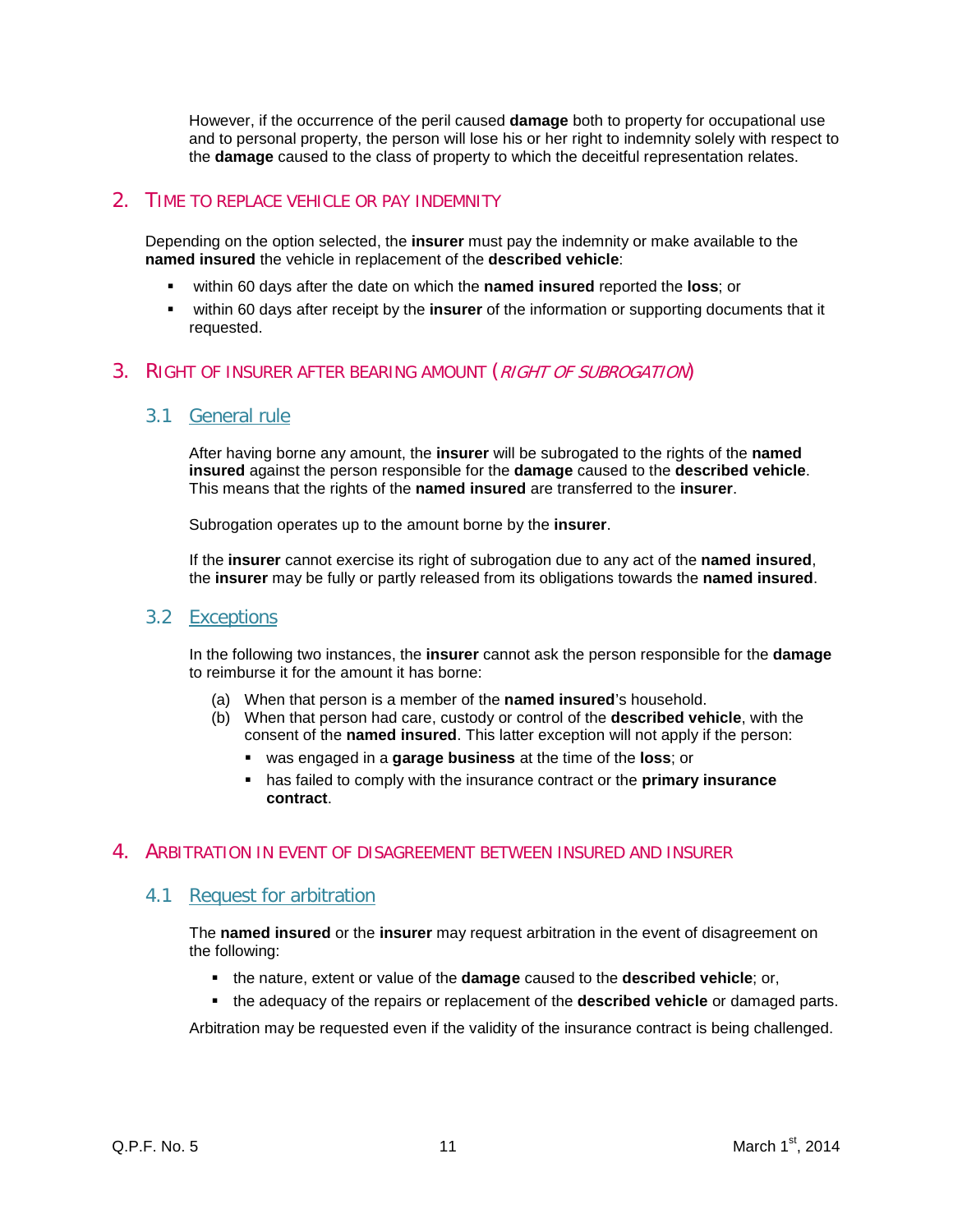#### 4.1.1 Request made by insured

The **named insured** must send a written notice to the **insurer** indicating the reason of the disagreement.

The **insurer** must accept a request for arbitration made by the **named insured** and send the **named insured** an acknowledgement of receipt within 15 clear days after receipt of the notice.

#### 4.1.2 Request made by insurer

The **insurer** must send a written notice to the **named insured** indicating the reason of the disagreement.

The **named insured** must send the **insurer** confirmation of his or her acceptance or refusal to submit the disagreement to arbitration within 15 clear days after receipt of the notice.

## <span id="page-12-0"></span>4.2 Designation of experts and arbitrator

The **insurer** and the **named insured** must each choose an expert.

Depending on the nature of the disagreement, both experts thus chosen must determine:

- the nature, extent and value of the **damage** caused to the **described vehicle**. In order to do so, they must assess separately the "actual cash value" of the **described vehicle** and the cost of repair or replacement of the vehicle; or
- the adequacy of repair or replacement of the **described vehicle** or any damaged parts.

If their assessments differ, experts must try and agree on a common value.

Should they fail to so agree, they must submit their difference to a neutral arbitrator of their choosing, that is, an arbitrator who represents the interests of neither the **insurer** nor the **named insured**.

The **insurer** or the **named insured** must ask a competent jurisdiction where the arbitration is held to appoint the arbitrator or experts if:

- the **insurer** or the **named insured** failed to choose an expert within 30 clear days of the date of notice;
- the experts fail to choose an arbitrator within 15 clear days of their appointment; or,
- one of the experts or the arbitrator refuses to act or is unavailable.

#### <span id="page-12-1"></span>4.3 Value of damage payable by insurer

Even if there is arbitration, the **insurer** will be required to pay the unchallenged portion of the value of **damage**. Payment must be made no later than:

- within 60 days after the **loss** was reported; or
- within 60 days after receipt by the **insurer** of the information or supporting documents that it requested.

However, if the validity or application of this insurance contract is being challenged, the **insurer** will not be required to pay such amount within the above time periods.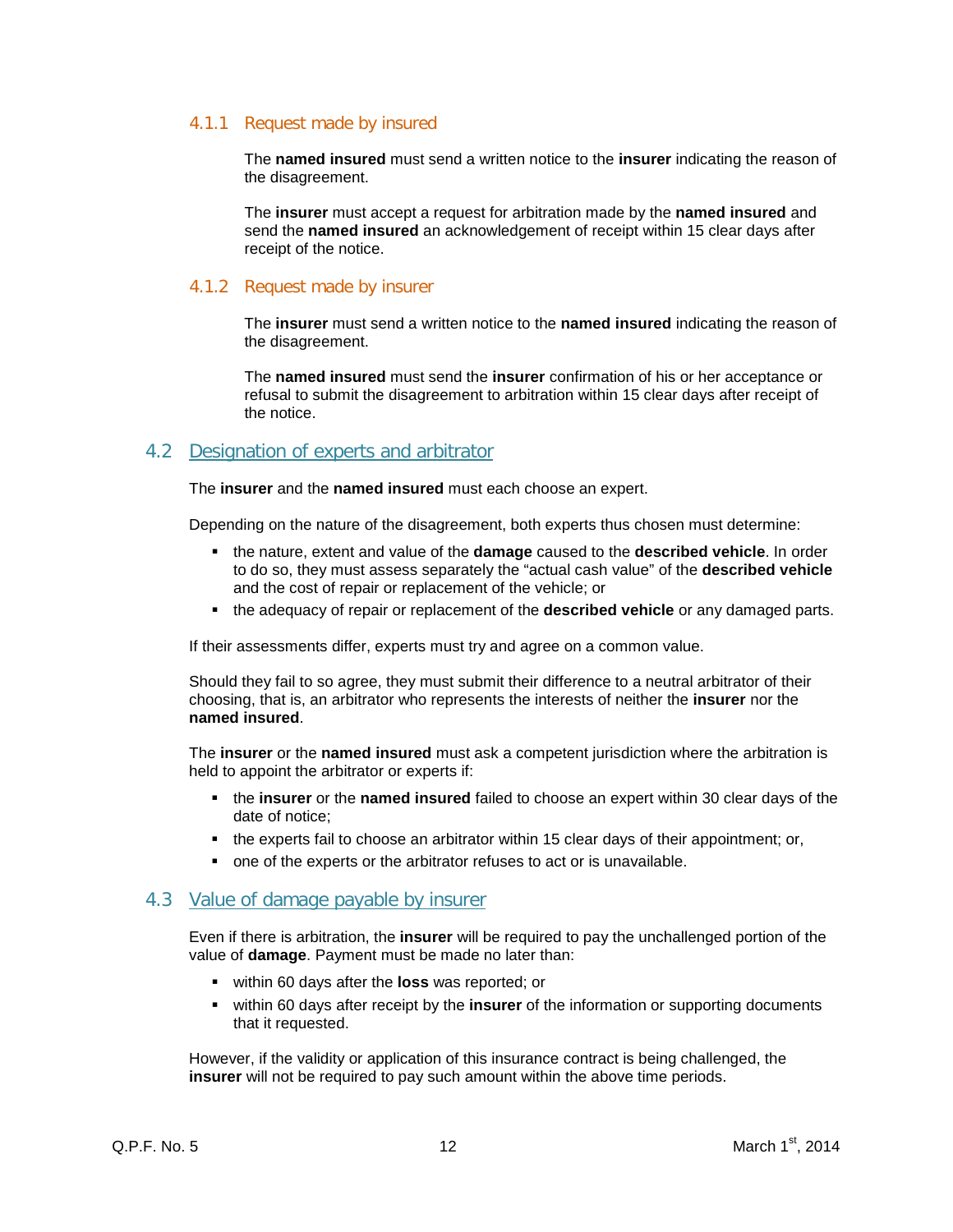Following arbitration, the **insurer** will be required to pay the amount determined by the arbitrator within 15 days after the date on which the **named insured** accepted the arbitrator's decision.

### <span id="page-13-0"></span>4.4 Conduct of arbitration

The arbitration must follow the procedure outlined in Articles 940 to 951.2, *Code of Civil Procedure* of Quebec, with the necessary modifications due to specific rules set out in the insurance contract.

As stated in Article 944.1, *Code of Civil Procedure* of Quebec, the arbitrator may decide which procedure to apply for arbitration. Nonetheless, the arbitrator must ensure that the rules set out in Articles 940 to 951.2, *Code of Civil Procedure* of Quebec are followed.

### <span id="page-13-1"></span>4.5 Choice of language

The arbitrator, the **insurer** and the **named insured** may use the language of their choice during the arbitration proceedings. Arrangements must be made to ensure that the proceedings are understood by everyone.

#### <span id="page-13-2"></span>4.6 Place of arbitration proceedings

Arbitration proceedings take place in a location to be determined according to the domicile of the **named insured**.

#### <span id="page-13-3"></span>4.7 Arbitrator's decision

The arbitrator renders a decision based on the applicable laws of Quebec.

The arbitrator's decision must be written and reasoned. It must also be signed and indicate the date and place where it was made.

The decision must be sent to the **insurer** and the **named insured** within 30 days after the date on which it was made.

#### <span id="page-13-4"></span>4.8 Expenses and fees of arbitration

The **insurer** and the **named insured** each pay the expenses and fees of their own expert and half the expenses and fees of the arbitration proceedings.

However, if the arbitrator considers that the method for sharing the expenses and fees of the arbitration proceedings is not justified or fair in the circumstances, the arbitrator may decide otherwise.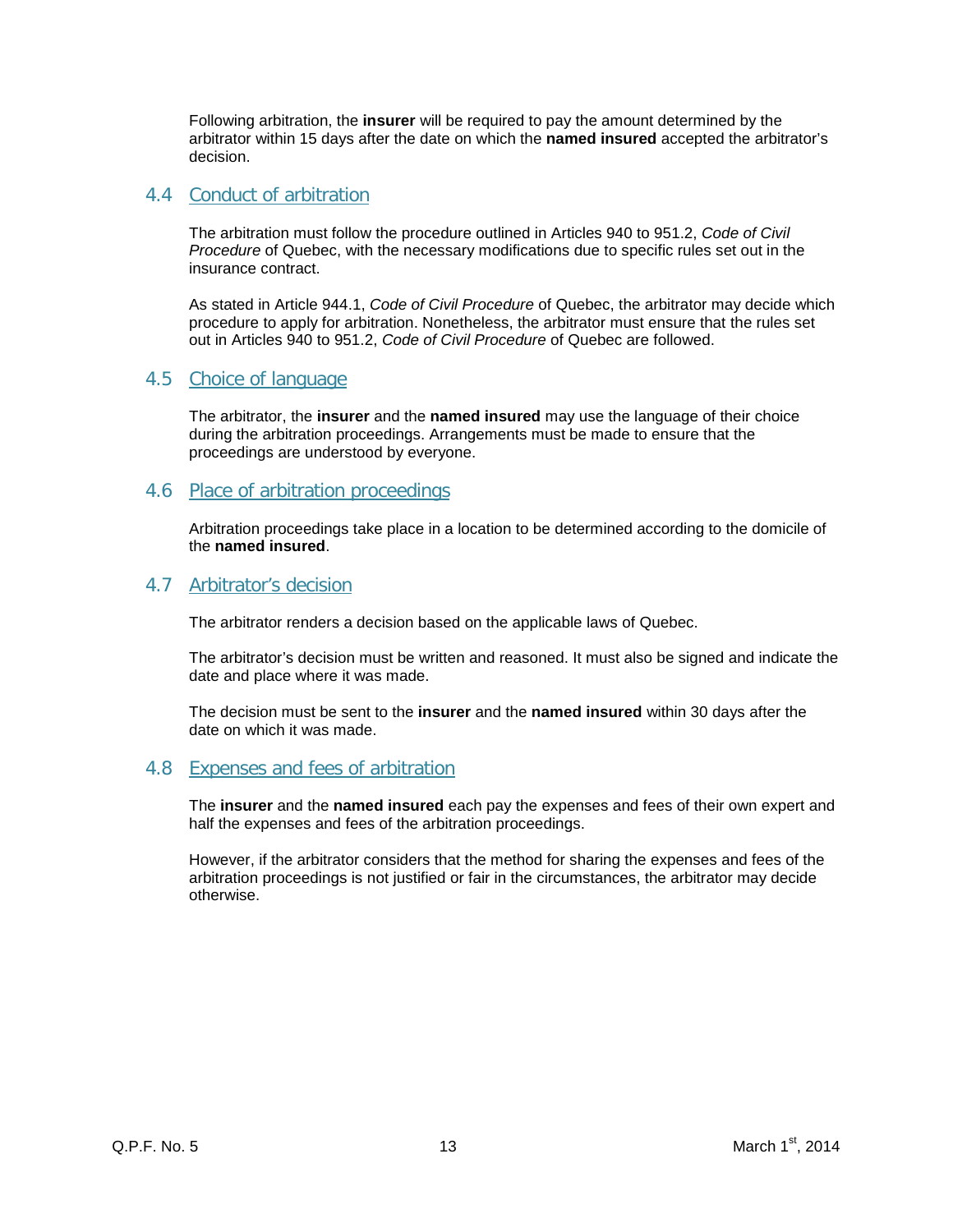## <span id="page-14-0"></span>**EFFECTIVE DATE, RENEWAL AND EXPIRY OF INSURANCE CONTRACT**

### <span id="page-14-1"></span>1. EFFECTIVE DATE AND EXPIRY OF INSURANCE CONTRACT

The insurance contract takes effect and expires at the time and dates indicated in Item 2, "*Declarations*" or, where applicable, in the **endorsement**.

## <span id="page-14-2"></span>2. TERMINATION OF INSURANCE CONTRACT PRIOR TO EXPIRY DATE

The insurance contract will terminate prior to its expiry date if:

- the **described vehicle** is a **total loss** and the **insurer** has fulfilled its obligations; or
- the use of the **described vehicle** is changed to a use indicated under "*Exclusions*" and the change was not authorized by the **insurer**.

In addition, coverage under the insurance contract may not be transferred to another vehicle. If the **named insured** changes vehicles, the insurance contract will terminate.

In all instances, the **insurer** must refund to the **named insured** any overpayment of **insurance premiums**, as calculated according to the "*Cancellation table*." The "*Cancellation table"* is part of the insurance contract.

#### <span id="page-14-3"></span>3. RENEWAL OF INSURANCE CONTRACT

Upon its date of expiry, the insurance contract will terminate and may not be renewed.

#### <span id="page-14-4"></span>4. CANCELLATION OF INSURANCE CONTRACT (ENDING OF INSURANCE CONTRACT)

#### <span id="page-14-5"></span>4.1 Cancellation by named insured

#### 4.1.1 Conditions to be met

The **named insured** may cancel the insurance contract at any time by written notice to the **insurer**.

The **named insureds** may mandate one or more of them to send a written notice on behalf of them all.

Cancellation takes effect upon receipt by the **insurer** of the notice from each of the **named insureds** or their representative.

#### 4.1.2 Refund of insurance premium

If the insurance contract is cancelled by the **named insured**, the **insurer** must refund any overpayment of **insurance premiums**, as calculated according to the "*Cancellation table*." The "*Cancellation table"* is part of the insurance contract.

However, if the **insurance premium** was paid to the **insurer** by the insurance broker or distributor, the **named insured** may be refunded solely for what has actually been paid or refunded to the insurance broker or distributor.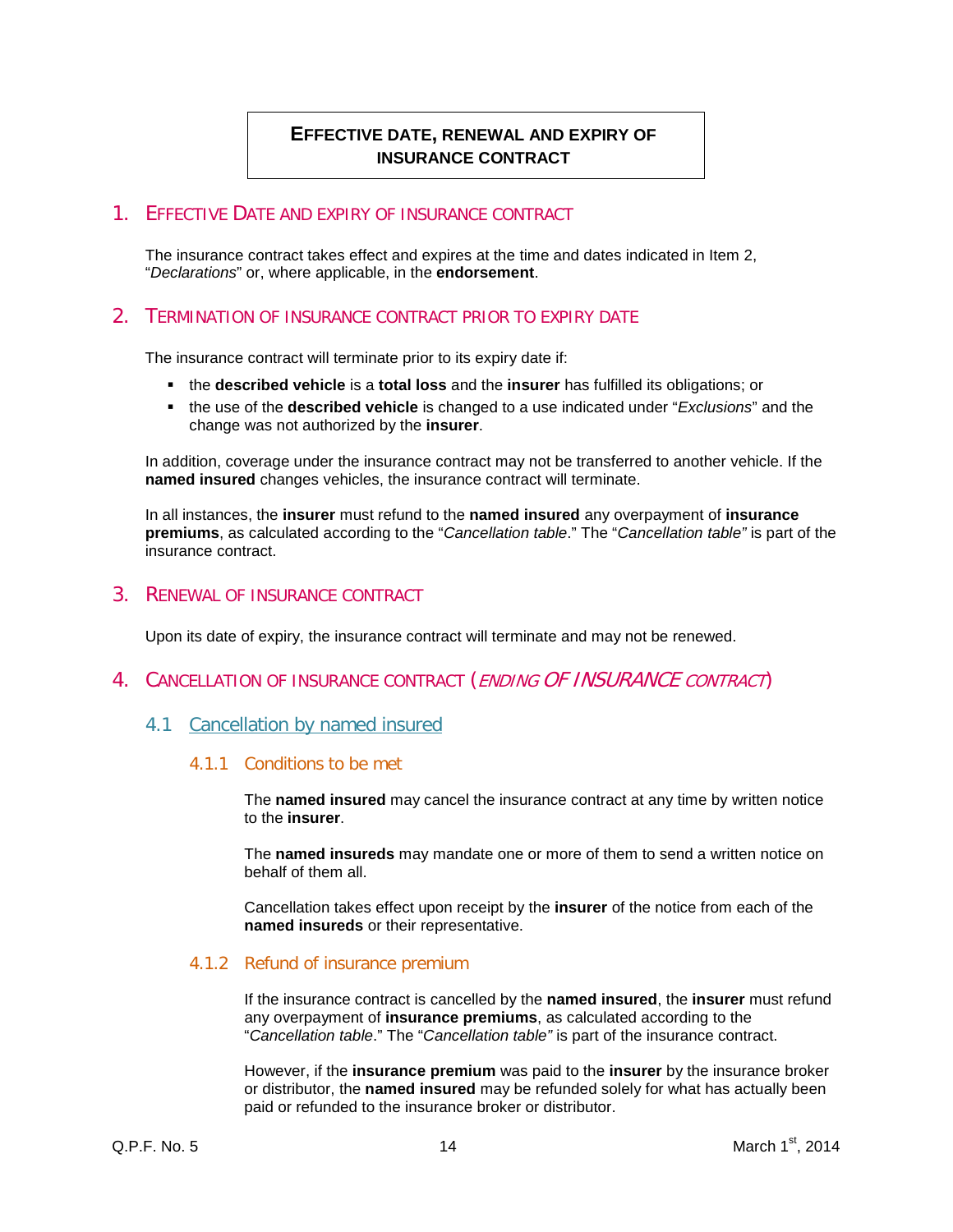### <span id="page-15-0"></span>4.2 Cancellation by insurer

#### 4.2.1 Conditions to be met

The **insurer** may cancel the insurance contract if the **insurance premium** has not been paid.

The **insurer** must send a written notice to each of the **named insureds** or their representative.

Cancellation takes effect 15 days after receipt of the notice by each of the **named insureds** or by their representative, at their last known address.

#### 4.2.2 Refund of insurance premium

If the **insurer** cancels the insurance contract, the **insurer** will be entitled only to the portion of the **insurance premium** corresponding to the number of days for which the **named insured** was actually covered under the insurance contract.

If the **named insured** paid the **insurance premium** in advance, the **insurer** must refund the overpayment. However, if the **insurance premium** was paid to the **insurer** by the insurance broker or the distributor, the **named insured** may be refunded solely for what has actually been paid or refunded to the insurance broker or distributor.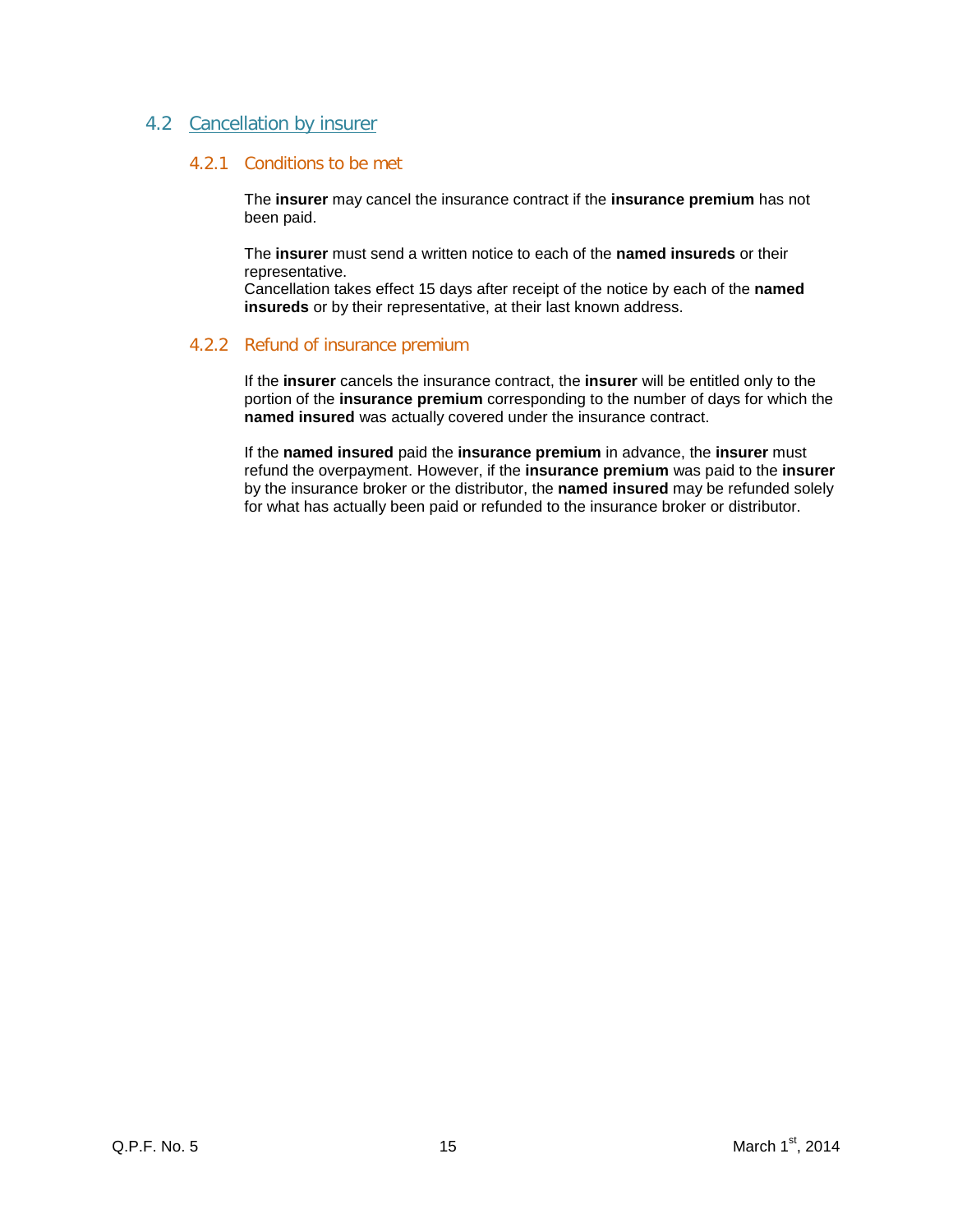## <span id="page-16-0"></span>**CANCELLATION TABLE**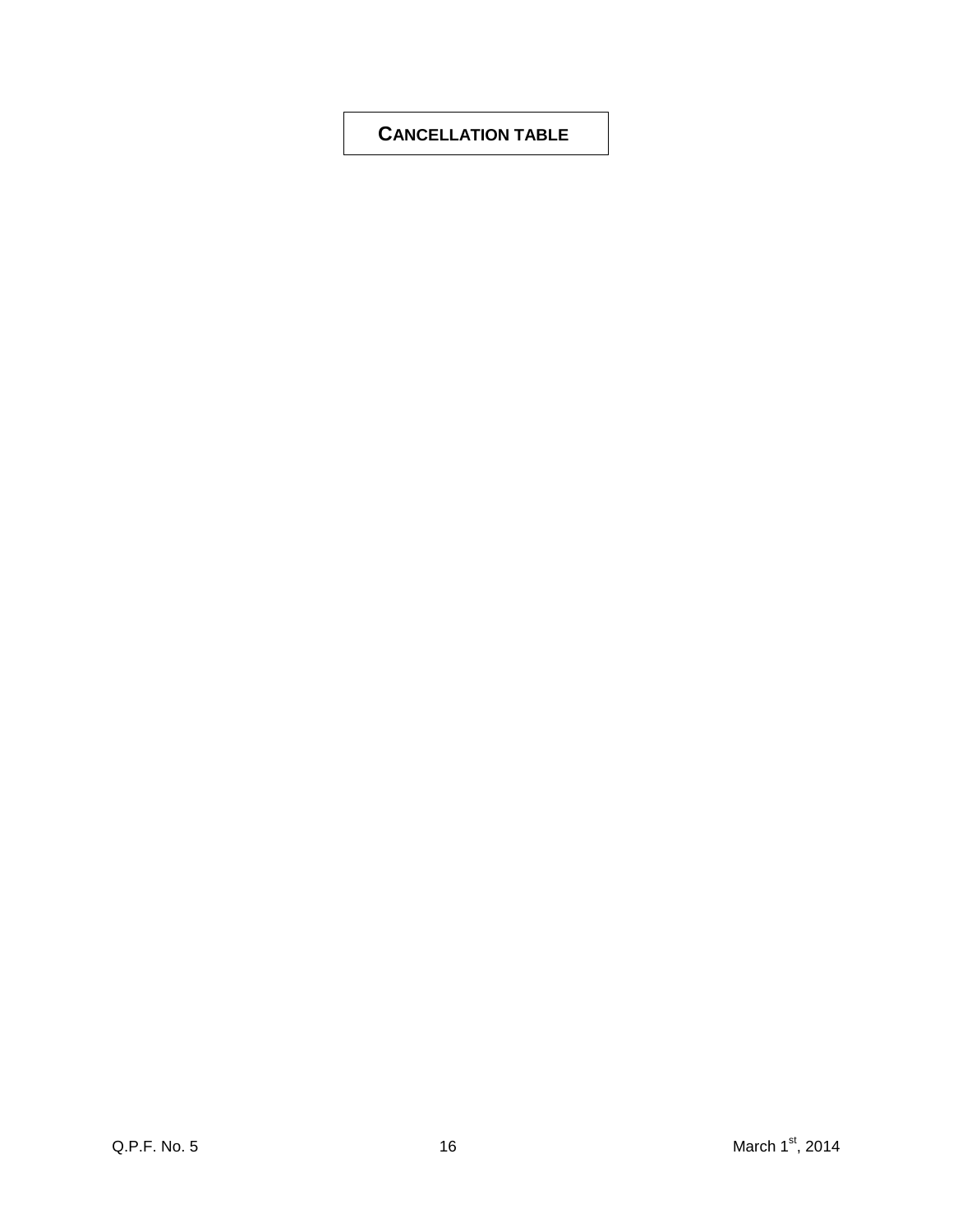## <span id="page-17-0"></span>**DEFINITIONS**

Unless the context indicates otherwise, the definitions below apply to the words and expressions shown in bold in the insurance contract

**DAMAGE:** Any property damage caused to the **described vehicle**.

**DEDUCTIBLE:** The amount left to be paid by the **named insured** under the **primary insurance contract**.

**DESCRIBED VEHICLE:** A vehicle designated in Item 3, "*Declarations*."

**ENDORSEMENT:** A document modifying the insurance contract and officially called "Quebec Endorsement Form" or "Q.E.F."

**EQUIVALENT VEHICLE:** A new vehicle of the same kind and quality as the **described vehicle**, with similar equipment and accessories.

**GARAGE BUSINESS:** Includes any business activity involving the custody, selling, equipping, repairing, maintaining, storing, parking, moving or servicing of **motor vehicles**.

**INSURANCE PREMIUM:** The amount payable to the **insurer** in consideration of the coverage provided under the insurance contract.

**INSURER:** The insurer issuing this insurance contract.

**LOSS:** A risk that occurs and causes **damage**.

#### **MARKED-UP VALUE:**

- If the **described vehicle** was purchased or leased from a dealer of **motor vehicles** within 60 days of the effective date of the insurance contract, the marked-up value will be the **purchase price** of the % compounded annually, calculated in proportion to the number of days elapsed between the effective date of the contract and the date of the **total loss**.
- **IDED** In all other instances, the marked-up value will be the value of the **described vehicle** on the date of **total loss** increased by \_\_\_\_\_\_\_\_% compounded annually, calculated in proportion to the number of days elapsed between the effective date of the insurance contract and the date of the **total loss**.

**MOTOR VEHICLE:** A vehicle propelled by any power other than muscular force and adapted for transportation on public highways but not on rails.

**NAMED DEALER:** The dealer named in the purchase contract, long-term lease or contract of leasing for the **described vehicle**. If the **named insured** is unable to have his or her vehicle replaced by that dealer, the named dealer may be any other dealer authorized by the **insurer**.

**NAMED INSURED:** A person designated in Item 1, "*Declarations."*

**PRIMARY INSURANCE CONTRACT:** Unless otherwise indicated in this insurance contract, "Quebec Automobile Insurance Policy Form (Q.P.F.) No. 1 – *Owners' Form*" and its **endorsements**, issued to the **named insured.** Q.P.F. No. 1 must include Section A and at least one of the protections under Section B.

**PRIMARY INSURER:** The insurer issuing the **primary insurance contract**.

**PURCHASE PRICE:** The actual price for the **described vehicle**, as indicated in the purchase contract, longterm lease or contract of leasing, including its equipment and accessories only.